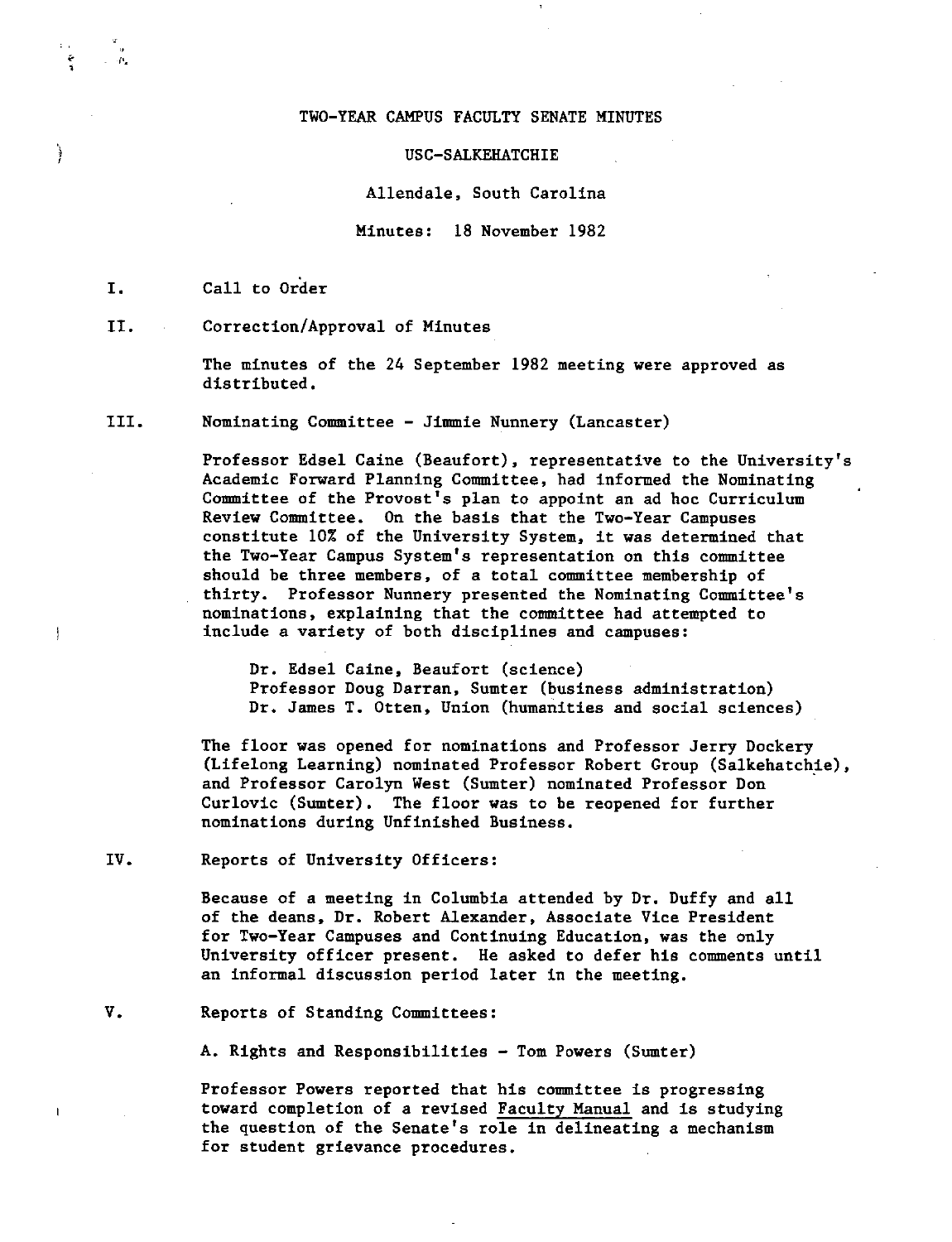## B. Welfare - John Stine (Lifelong Learning)

.,

Ì

 $\overline{1}$ 

Professor Stine reported that the committee had had a lively discussion concerning the issue of promotion and tenure policies within the System and received some items of information which are being studied by the members for future consideration. The committee also agreed upon the format for the Study of Comparative Salaries which will be submitted to the Senate in the spring of 1983.

C. Intra-University Services and Communications - Dave McCollum (Beaufort)

Professor McCollum reported the following progress:

- 1. A subcommittee continues to work on development of a written policy on course organization.
- 2. A subcommittee continues to work on formulating a mechanism for introduction of courses unique to the Two-Year System.
- 3. Some information has been gathered for the publication of a resource manual on library and other resources; other information is being gathered.
- 4. A letter has been sent to the appropriate officials expressing faculty concerns over pay for Summer I; no reply has been received as yet, but the committee will pursue.
- *5.* The committee will investigate with Mr. Chris Vlahoplus, Senior Vice President for Administration, possibilities for further development of a public relations effort for the Two-Year Campus System. Additionally, they suggest that Senators work with local campus information officers in stimulating more coverage of the Two-Year Campus System.

Professor McCollum presented the following motion:

**We** recommend that the Executive Committee forward to the appropriate University officers the following statement: "It is the conclusion of this body that the proposals under consideration by the Commission on Higher Education would have a detrimental impact on the academic integrity of university-level education in South Carolina."

There follwed a discussion of the motion, which concerned CHE proposals that would involve the merger of all or part of USC's Two-Year System with the state's Technical Education System. Professor Group moved that the motion be amended to read ". . . the Executive Committee forward to the appropriate University officers and members of the Commission on Higher Eduction. . .." Lila Meeks (Beaufort) suggested that the Senate might want to take a stronger position with CHE. Dr. Alexander recommended that it would be **wise**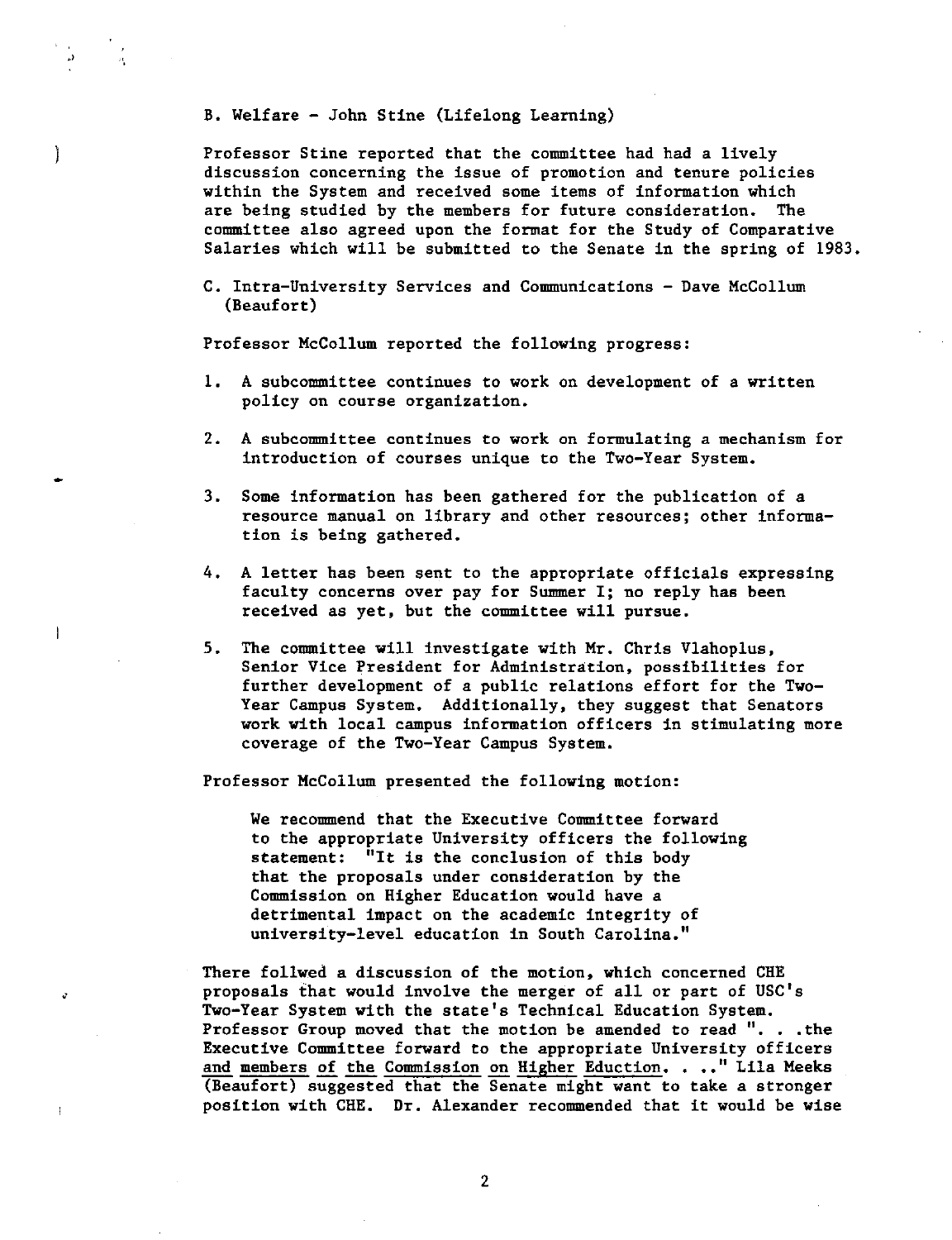to wait for information on USC's comprehensive strategy. Professor McCollum explained that it was the committee's intent to speak only within the University at this time. The amendment was defeated by a show of hands.

Professor Doug Darran moved that the motion be amended to read ". . . would have a detrimental impact on not only University-level but all education in South Carolina." Professor Group presented a substitute motion whereby the original motion would be amended to read ". . . a detrimental impact on not only University-level but all post-secondary education in South Carolina." The substitute motion carried by a show of hands.

d. Executive Committee - Jimmie Nunnery

Professor Nunnery reported that the Executive Committee met in Columbia Friday, 5 November 1982. The most important item discussed was the University's Reduction-in-Force Policy. It was the conclusion of the Executive Commitee that this matter should be left to the faculty and administration of the various campuses.

## VI. Reports of Special Committees:

l

I

A. University Library Committee - Chairperson Cordray reported for Tandy Willis (Union)

The University Library Committee met November 5 in the Thomas Cooper Library. Mr. Kenneth Toombs presented the 1982-83 budget to the committee and it was approved. Discussion centered on ways to maintain high quality in library service in times of economic distress. Mr. Toombs urged all faculty to examine closely all book or periodical orders they might make and to prioritize them.

A motion was passed thanking the administration for one-time gift money that was presented last year. The meeting was then adjourned.

B. Curricula and Courses Committee - John Barrett (Sumter)

Since the last Two-Year Campus Faculty Meeting, the Curricula and Courses Committee has approved the following:

- 1. Experimental course PRSC 143X Personal Keyboarding. Keyboarding skills for basic typewriting activities for efficient input of data for information processors/ microcomputers.
- 2. Number change for the following ANUR courses. (Catalog p. Ul68)
	- A. ANUR 131 Intro to Concepts and Practices of Nursing Care (7) BECOMES ANUR 150 (Same course description)

3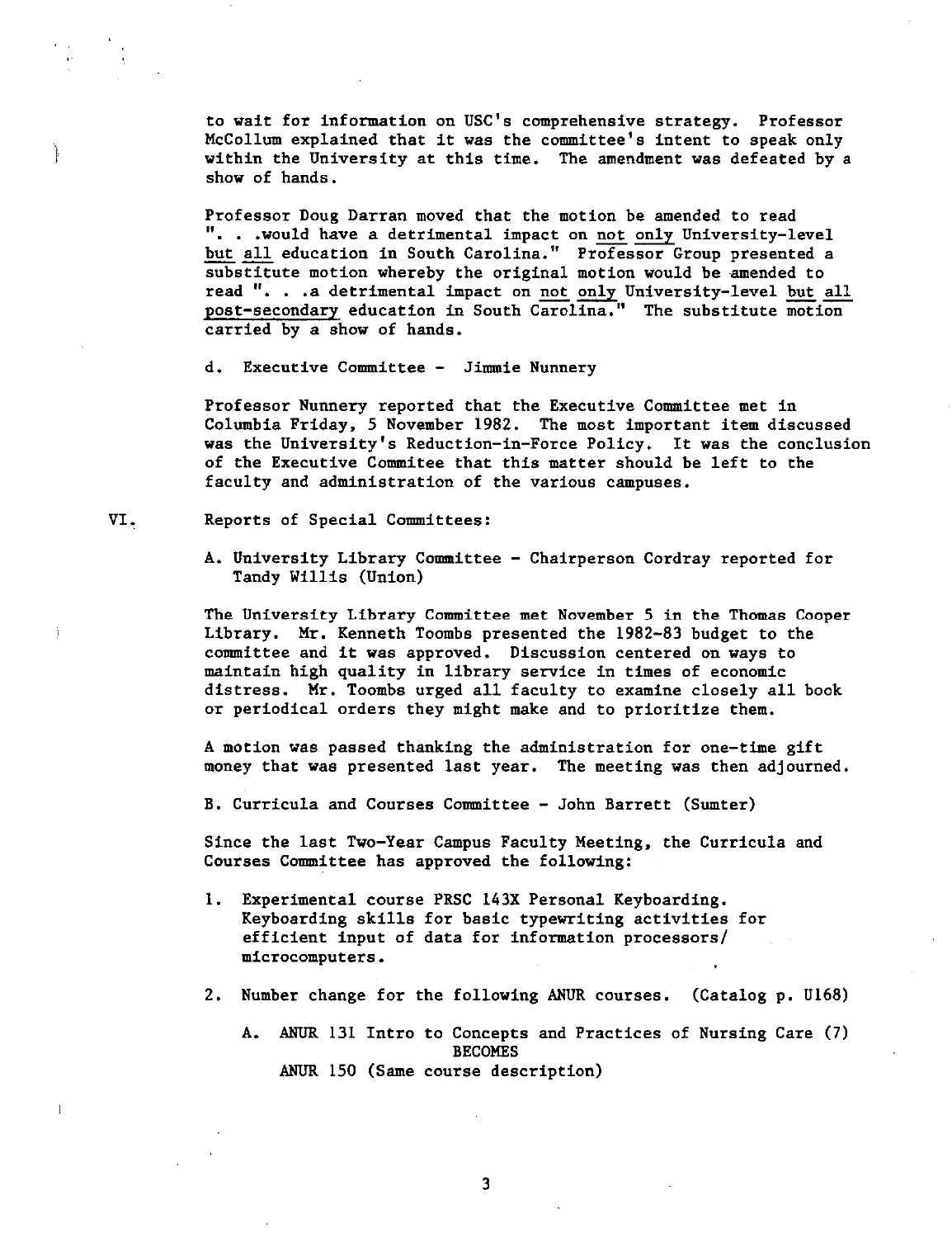B. ANUR 132 Application of Concepts and Practices of Nursing Care I (7)

BECOMES

ANUR 151 (Same course description)

C. ANUR 231 Applicaiton of Concepts and Practices of Nursing Care II (9)

**BECOMES** 

ANUR 250 (Same course description)

- 3. Number and hour change for the following ANUR course:
	- A. ANUR 232 Application of Concepts and Practices of Nursing Care III (8)

**BECOMES** 

ANUR 251 Application of Concepts and Practices of Nursing Care III (9)

- 4. Deletion of the following ANUR course.
	- A. ANUR 234 Integration of Concepts and Practices of Nursing Care
		- Reason: Skills gained in ANUR 234 have been integrated into an existing course ANUR 232 (or 251)
- 5. A specific cognate requirement for the Bachelor of Arts in Theatre and Speech and the Bachelor of Fine Arts in Theatre  $(Catalog p. U155)$ .

"The cognate will be satisfied by 12 hours of non-production/ performance courses related to the major and will include at least six hours of dramatic literature or an approved alternative."

In response to questions, Professor Barrett reported that:

- 1. **BAIS** students will continue to get graded credit for independent study.
- 2. He will question the committee on the equivalency of PRSC 121, 122 and ENGL 100, 101.

C. Faculty Welfare Committee - Jerry Dockery

Professor Dockery reported on the committee's on-going study of a twelve-month pay schedule for faculty with contracts for less than twelve months. The committee is formulating a questionnaire that will be issued to the faculty during the spring.

D. Academic Forward Planning Committee - Edsel Caine

Professor Caine provided further information about the ad hoc Curriculum Review committee, explaining that it is not a subcommittee of the Academic Foward Planning Committee but will in some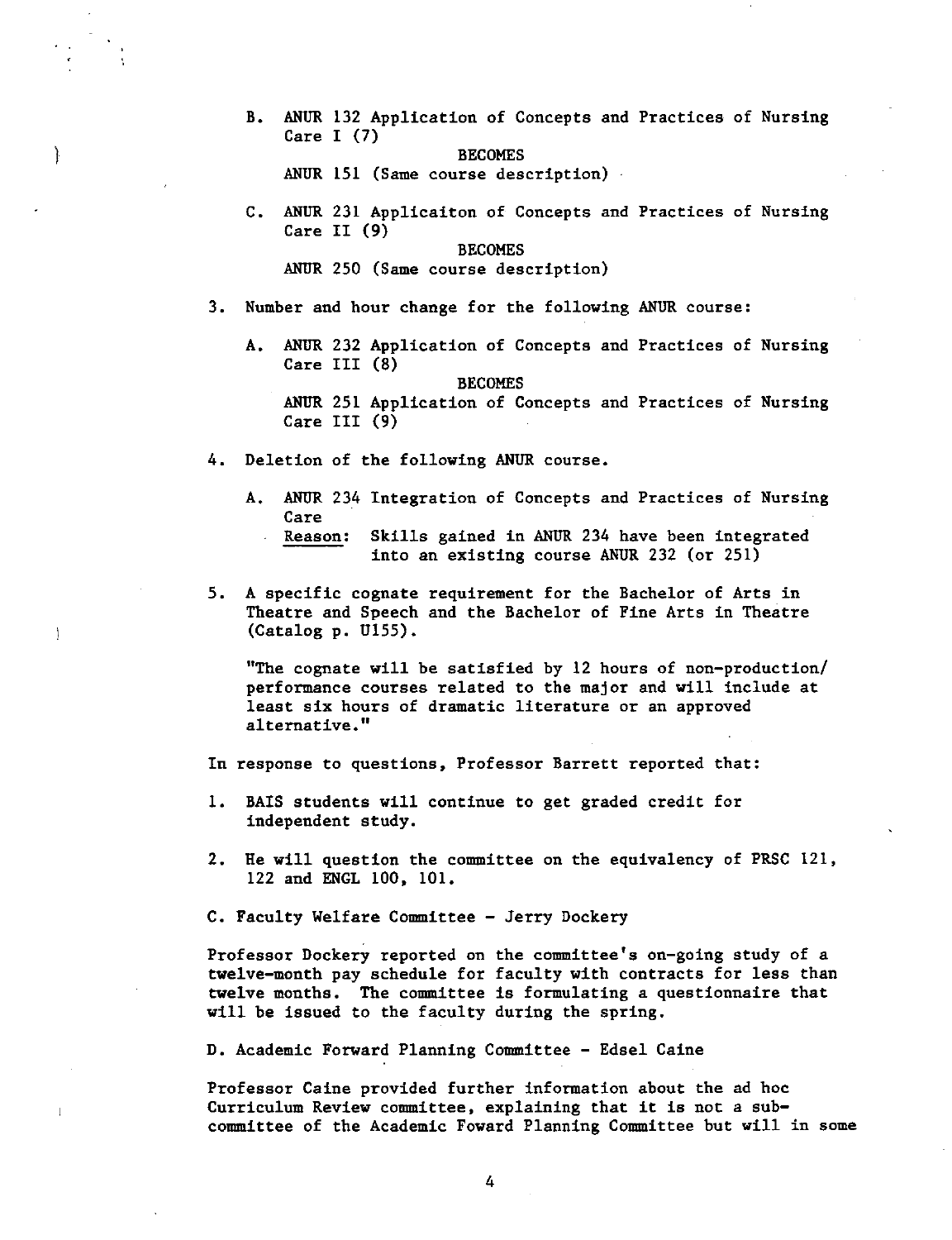ways work as an adjunct to it. He anticipates that some members will likely serve on both committees.

E. Academic Affairs/Faculty Liaison Committee - John Samaras (Lancaster)

Professor Samaras reported that the committee had not met since the last Senate Meeting.

F. Research and Productive Scholarship Committee - Doug Darran reported for J.T. Myers (Sumter).

The subcommittee on the social sciences is meeting this afternoon at the Byrnes Center-Columbia. The subcommittee will discuss the current proposals. Twenty-one proposals have been submitted requesting over \$50,000. The committee has \$15,000 to allocate.

This year only one social science proposal has come from the Two-Year System. I would like to strongly encourage faculty to submit proposals. Proposals from the Two-Year System are MOST WELCOME and encouraged. If I can be of any assistance to members of the System contemplating submitting proposals in the spring, please don't hesitate to contact me.

G. System Committee - William Cordray (Salkehatchie)

Professor Cordray reported on two meetings of this committee. The primary focus of the meeting 2 October was on the economic situation; a lengthy list of possible cuts was presented for future study. The meeting 29 October again focused on the 1983-84 budget, including  $a$ timetable for preparing recommendations to the Board of Trustees on 10 December.

VII. Unfinished Business

}

The floor was reopened for nominations to the ad hoc Curriculum Review Committee. Lila Meeks nominated John Barrett, who requested that his name be withdrawn. Professor Sherre Dryden (Salkehatchie) asked that the disciplines of the nominees be listed with their names on the blackboard (Professor Group - humanities; Professor Curlovic - mathematics). Professor Stine nominated Professor Meeks (humanities). Professor Rick Boulware (Beaufort) moved that the nominations be closed, and the Senate voted by secret ballot. Elected **were** Professors Caine, Curlovic, and Darran.

VIII. By general concensus, the Senate went into an informal discussion session to address the issue of CHE's proposals to combine USC's Two-Year Campus System with the state's Technical Education System. Dr. Alexander distributed copies of the agenda and supporting materials for the meeting of CHE's Committee on Academic Affairs, being held concurrently with the Senate meeting. (To avoid unnecessary duplication, Senators are requested to attach their copies of this information to this set of minutes. Additional copies are available from Dr. Duffy's office.)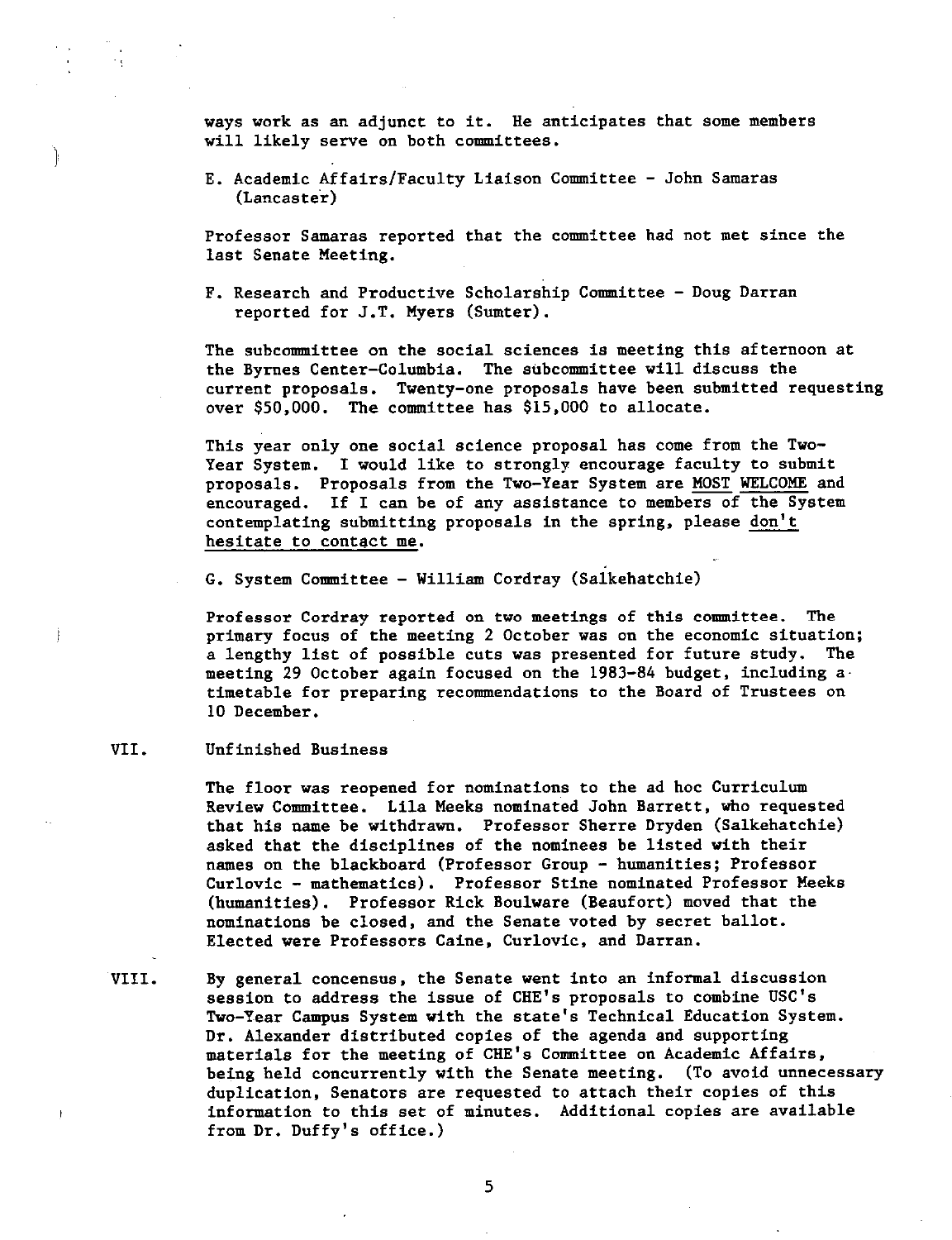Dr. Alexander began the discussion with remarks on his perception of the situation. He emphasized the importance of a unified system approach recognizing strengths, one of which is the political value to USC-Columbia of having two-year campuses located throughout the state. Calling for a unified commitment to the System, he stressed the importance of each campus's becoming a visible entity locally.

A general discussion followed, which was characterized by reasonableness, cooperation, unity, and support of the University System. Professor Meeks moved that the Senate as a body give the Executive Committee authority to respond in writing to CHE if necessary. The motion passed by voice vote.

## **IX. New** Business

Professor Dockery requested, for the Faculty Manual revision, copies of Senate minutes for the meetings of April 1968, May 1968, November 1972, November 1973, September 1975 and November 1975. He asked that they be forwarded to Dr. Duffy's office.

## x. Announcements

A. Sally Johns, Secretary (Lifelong Learning) requested that each Executive Committee member turn in to her a list of those in attendance from his or her campus so that an attendance list may be included with minutes.

B. Chairpreson Cordray announced a cash bar reception at the Grog Shoppe following the meeting. Professor Dockery announced that an anonymous donor was taking care of the cash bar.

C. Professor Powers reminded the Senate about the debate on creationism at USC-Sumter 2 December 1982.

## XI. Adjournment

Respectfully submitted,

Sally Johns

Sally Johns Secretary